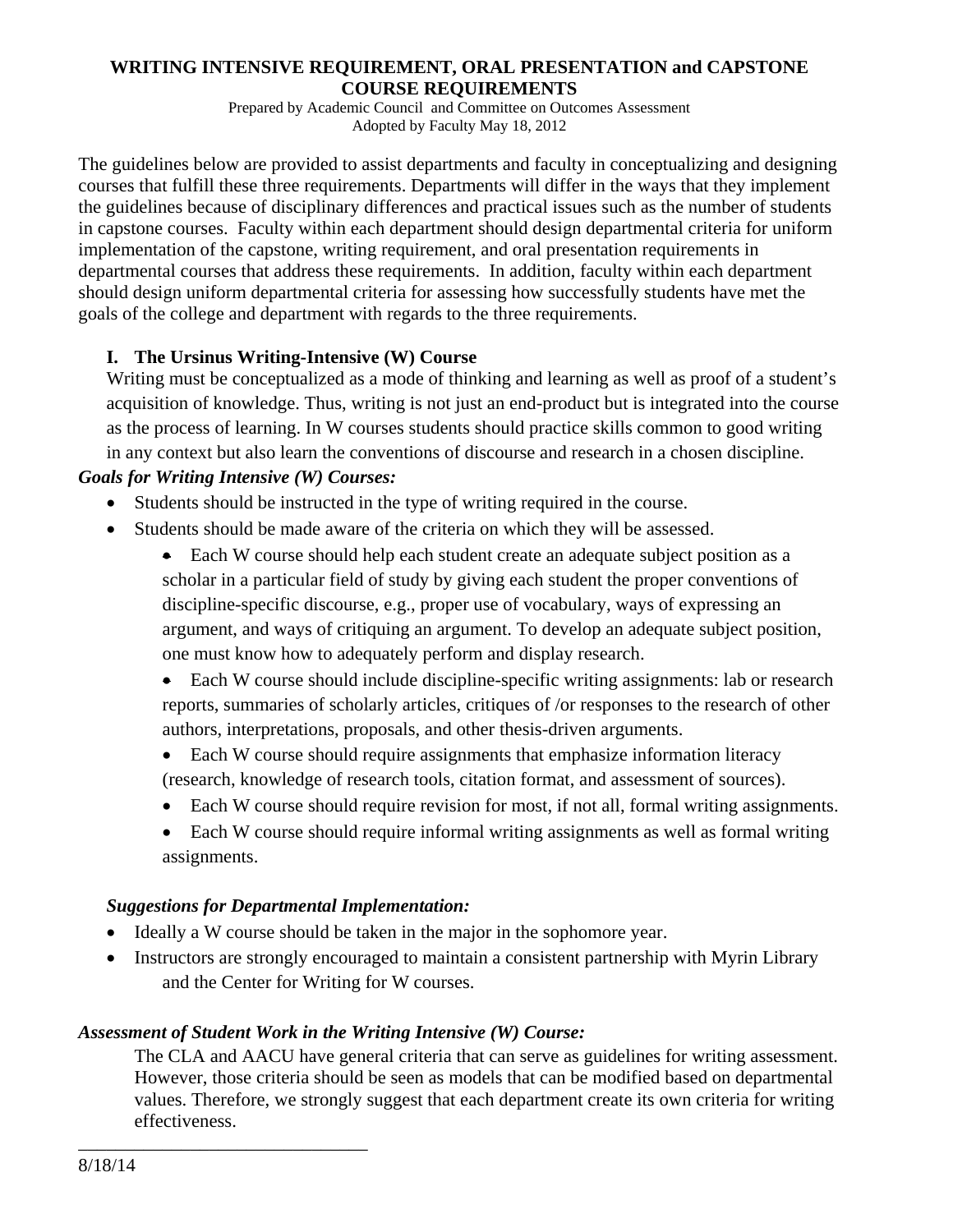## **II. Oral Presentation Requirement**

The oral presentation requirement is intended to foster students' ability to speak to audiences in a range of situations, including presentation of scholarly work within their discipline. The requirement helps prepare students for the world after Ursinus.

## *Goals for the Oral Presentation Requirement:*

- Students should be instructed in speaking and accessory skills such as research.
- Students should be made aware of the criteria on which they will be assessed.
- Students should learn the conventions of speech in their discipline and utilize them in their presentations before faculty and other students.

## *Considerations for departmental implementation:*

- Ideally students will complete the oral presentation requirement within the major in the capstone course.
- The oral presentation should be delivered to an audience of students and faculty.
- The capstone oral presentation should account for no less than 10% of the students' final grade.
- Students should have an opportunity for multiple oral presentations with instructor feedback in their major prior to the capstone oral presentation.

## *Assessment of Student Achievement of Oral Presentation Requirement Goals:*

Every department should foster uniformity among courses that fulfill the oral presentation goal within the department by developing a set of uniform criteria to help guide and assess students work.

## **III.The Ursinus Capstone Course / Experience**

All students are required to complete a capstone course in their major(s). The Capstone should provide challenging opportunities to put the skills of the major to use in situations similar to those students may encounter after graduation. The Capstone is the culminating educational experience in the major.

## *Goals for Capstone Courses:*

- This course/experience should offer an opportunity to apply, refine, synthesize, and consolidate the core competencies, information, and principles of the discipline.
- The capstone should permit students to develop and showcase their talents through participation in discussion, analysis, writing, problem-solving, presentations, and/or other experiential tasks that embody the discipline's approach to scholarship or performance
- The capstone experience should enhance the student's confidence in their ability to do the work of their discipline by putting its methods and language into actual practice.

# *Considerations for Departmental Implementation:*

- Ideally students will have been introduced to the conventions of both written and oral discourse in the major prior to taking the Capstone.
- The Capstone is ideally taken at or near the conclusion of work in the major and only when all prerequisites for the Capstone are met but no earlier than the junior year.
- $\bullet$

# *Assessment of Student Achievement of Capstone Goals:*